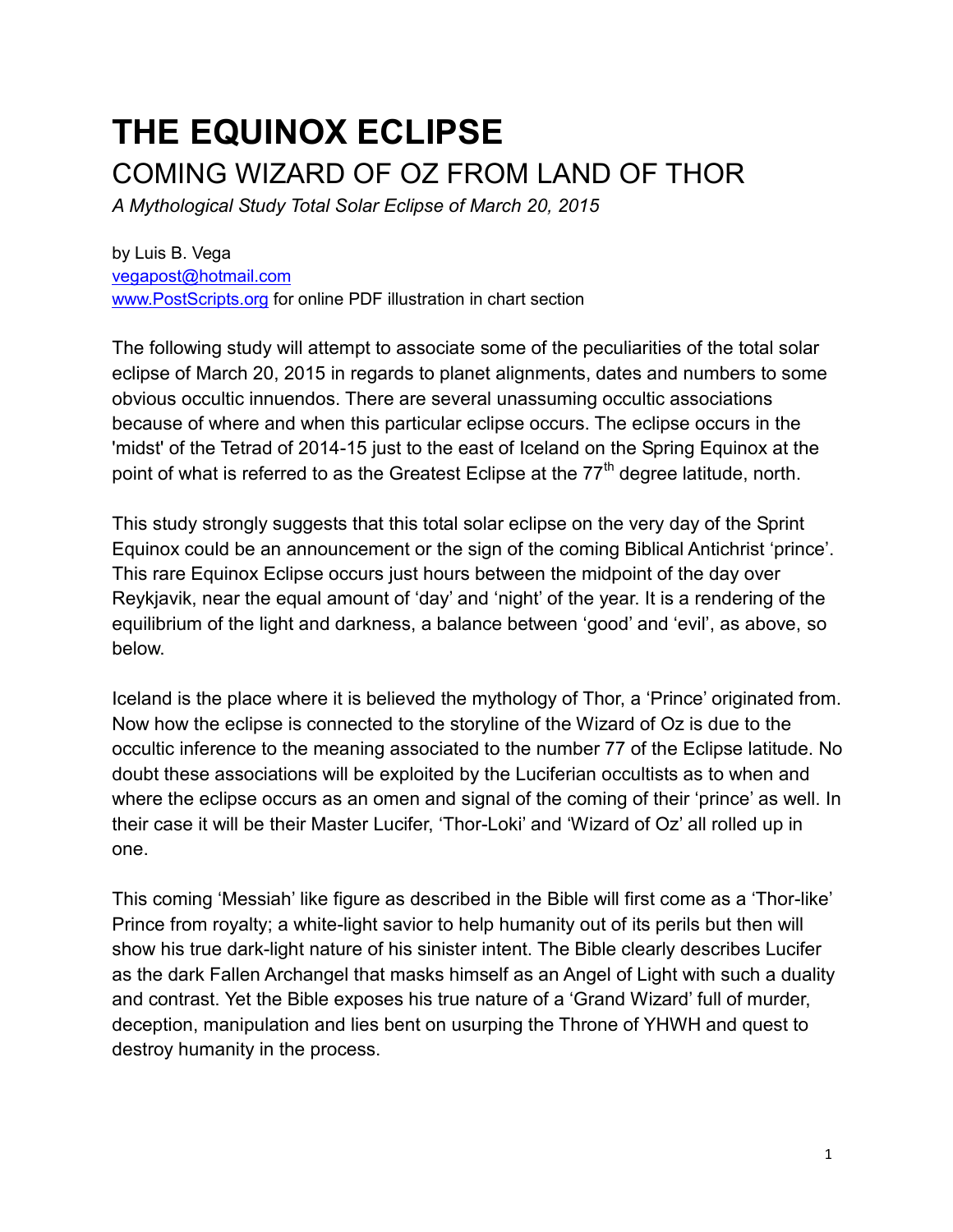This study is not insinuating that Iceland is the origins of the AntiChrist nor is the 'Land of Oz'. Nonetheless the ancient mythologies of Thor and the storyline of the Wizard of Oz, based on the place, time and even the architecture of the Church of Hallgrímur's can be considered for correlations. What is very interesting is that the coat of arms of Iceland nearly configures the celestial coordinates of the Zodiac which in turn mirror the 4-Living Creatures that guard the very Throne Room of YHVH in Heaven.This study is only insinuating that perhaps the unique Equinox Eclipse has an occultic undercurrent association based on the mythology of a Prince, Thor and the storyline of the Wizard of Oz as inference will be made to them.

### **Celestial Alignments**

The total solar eclipse on March 20, 2015 will be a very unique celestial phenomenon. There are some very unique attributes about this celestial time marker. For one, it happens precisely on the day of the Spring Equinox. This is when the day and night are approximately equal in time and duration. The difference will be about 6 minutes. The eclipse will be occurring approximately in the middle of the  $2<sup>nd</sup>$  and  $4<sup>th</sup>$  Blood Moon of the Tetrad sequence of 2014-2015. It will also be in-between the 2 pairs of planetary alignments in Pisces and Aquarius.

There will also be some spectacular planetary alignments during this time period. The illustration will show that the planets in the solar system will depict a hexagram with Mercury at its core. Based on some study references into the mythology of ancient deities, Thor is equated with Mercury. When the Romans occupied Germania, the meeting of cultures synchronized Thor with Mercury and Hercules, etc.

This association would thus fit in the scheme of having the Equinox Eclipse occur over the Land of Thor. Mercury would thus serve as the fulcrum being the key in its celestial position and prominence. Thus having Thor or 'Mercury' at its epicenter during the total solar eclipse on the Spring Equinox is very significant. The planetary alignments will have several planets 'square' each other off and configure an 'x', a 'T', and cross alignments.

What is peculiar about all these planetary alignments is that a celestial hexagram or 'Star of David' or of Rem'-pha is configured. This in turn construes a *tetrahedron*. What these celestial alignments could possibly infer is that there will be a portal for Mercury to come forth from that is Thor or the Wizard. In sorcery, a *hex* is an evil spell cast upon others or configured to be a place where inter-dimensional crossing-over from the spirit world can or will occur.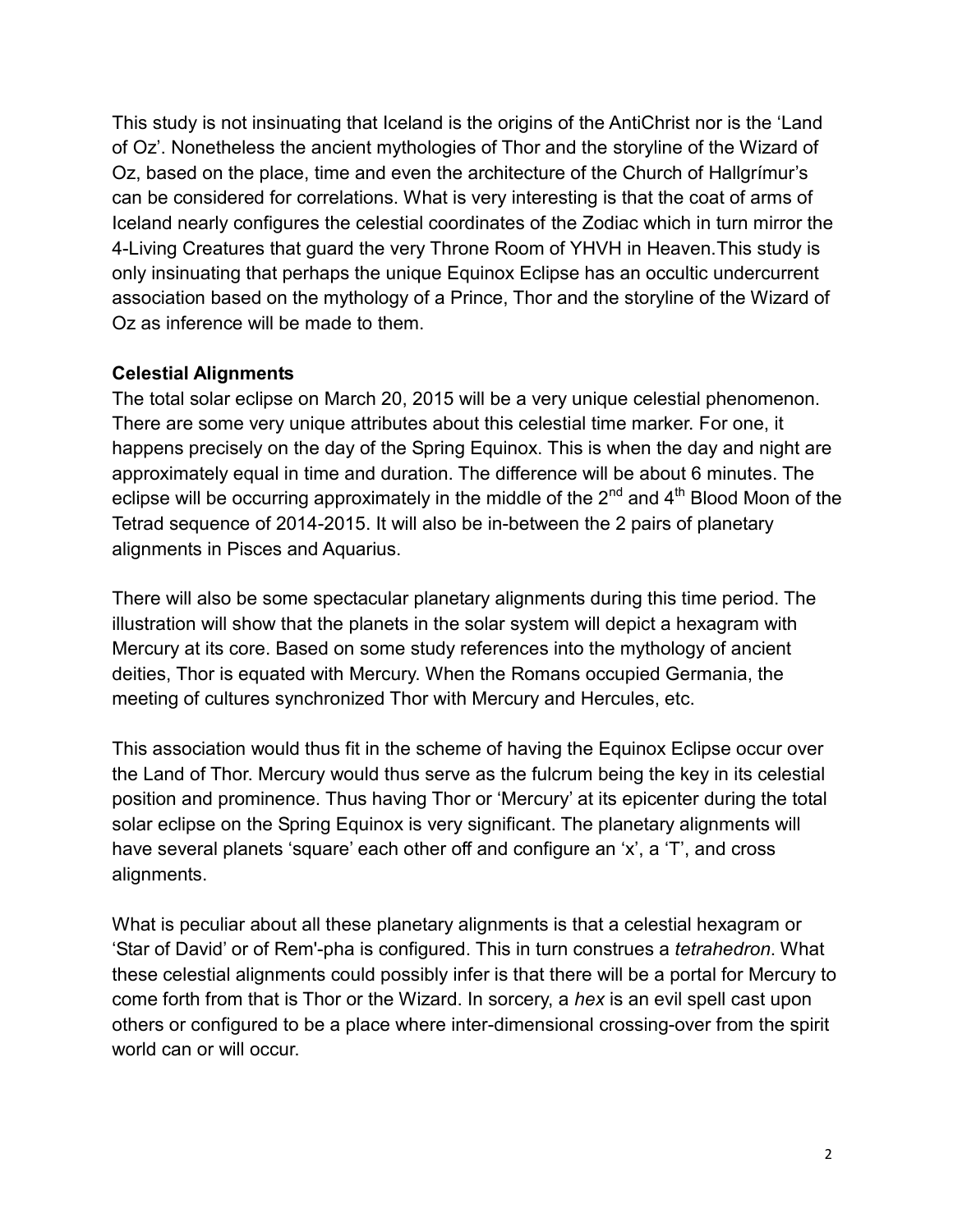To the sorcerers or Wizards, the hexagram is a powerful tool to invoke the presence of Lucifer and demonic spirits. Will a celestial portal open up at this time and place that will see the Satanic powers of evil cross over as Lucifer sends his 'messenger' his 'Messiah' to Israel? Perhaps this very Prince Thor, this very Wizard will come on the scene on Earth that is expected at this time or soon thereafter as the long-awaited Antichrist.

The illustration accompanying this study will show from the vantage point of the city of Reykjavik, the capital of Iceland the eclipse that will just be above the horizon at a 25° angle. If one will be looking towards the East from this place, the eclipse will occur just over the *Hallgrímskirkja* or Church cathedral that towers over the town skyline. At the time of the eclipse the cathedral's steeple will almost reach the Ecliptic because of the northern latitudes. The eclipse's path will start at the southern tip of Greenland, climax to the East of Iceland and terminate exactly at the North Pole, not to be confused with the magnetic north pole which is moving dramatically.

## **As Above, So Below**

In the illustration depicting how the eclipse will look like against the backdrop of the constellations, the atmosphere will be deleted to render the night view of the peculiar planetary positions and constellation in relationship to the eclipse on the Spring Equinox. What is interesting is that in Aquarius and Pisces, there are a set of planet alignments that are in symmetry that are paired in each. In Aquarius, Neptune in paired up with Mercury. In Pisces, Uranus is paired up with Mars.

The Equinox Eclipse will occur in the constellation of Pisces. More precisely, it will be conjoining the head of the Fish that is ridding the back of Pegasus. Pegasus is depicted as taking flight rescuing or 'Rapturing' Andromeda, the 'Bride' to end her suffrage and her being chained up as with the fish by the Sea Monster Cetus. This 'picture' does have some imagery and connotations of the Rapture but realize that in every month of March; the Sun is at this general area of Pisces.

What is different about this occurrence with the Sun is that it will totally be eclipsed by the Moon and on the Spring Equinox. Thus this place and time is very rare and unique and could have some connotation as to the timing of the Rapture of the Bride of Christ that is to be swept away. The Bible does say that the AntiChrist or this Thor or Wizard that will come will only be exposed as that which restraineth is set aside as 2 Thessalonians 2:6 states.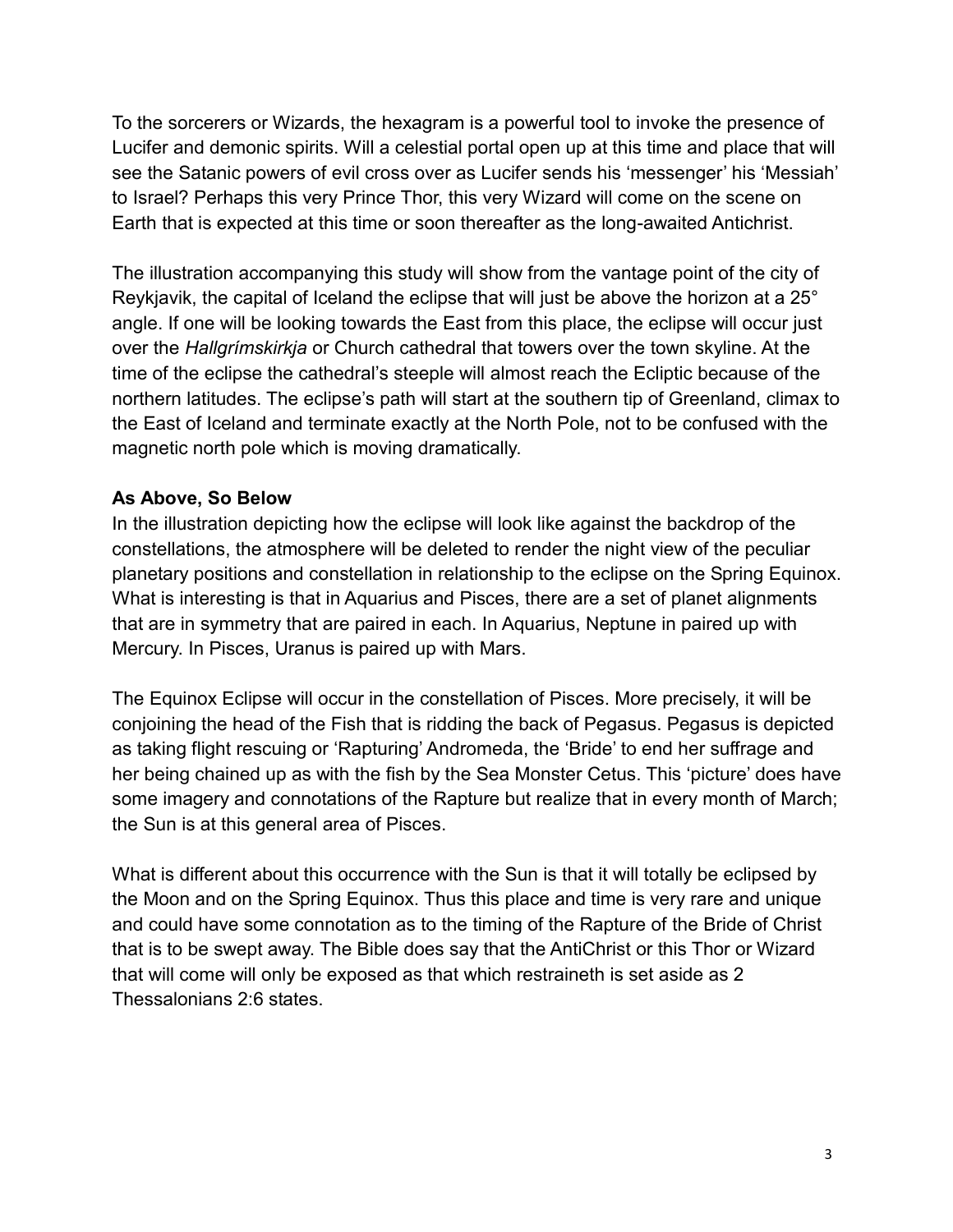The illustration further shows that Cetus the Sea Monster is riding the skyline towards the North. Thor was associated with a struggle or battle with the Sea Monster or Dragon. North is the direction of the Celestial Throne of YHVH as the South is the direction of the throne of Lucifer and the city of OZ is assumed to be. During this time, the sky will also show Aquarius pouring out his vessel of water upon the Christian cathedral of the Church of Hallgrímur. Thor is again associated with Aquarius as he will be the 'Master' of the coming  $5<sup>th</sup>$  Age or New World Order. In this context, it would appear that he is pouring out his 'wrath' on the Church of Christ or those associated with the True Messiah, Jesus of Nazareth, perhaps during the Tribulation period.

Realize also that the Zodiac or Mazzaroth highlights the redemption plan of GOD for Humanity as its theme is the work of the Redeemer, Jesus Christ. Yet Lucifer has twisted its meaning entirety to negate all aspects of the person and work of Christ and has ascribed all features and attributes to himself as the Anti-type or AntiChrist. This is the same principle of opposites, of the light vs. darkness, up vs. down or as above, so below is what is incorporated in the Luciferian circles of wizardry and witchcraft. This duality will play out during the Tribulation as Lucifer will be coming as a wolf in sheep's clothing.

When such celestial phenomenon occurs on such points and times, as the very rare total solar eclipse on the Spring Equinox, the demonic entities seem to feed off that energy. Thus as this principle occurs in the Heavenlies, as they are GOD's sign-posts that are in schedule with the declaration of His divine plan and purposes, at the same time these same celestial signs are being used for the Luciferian purposes regarding their scheduled purposes and plans.

#### **Some Interesting Data**

The Spring Equinox is usually the 79th day of the year or the 80th in a leap year in the Western calendar. There are 286 days remaining until the end of the year*.*

*March 20, 2015 Reykjavik, Iceland Sunrise: 7:30 AM Sunset: 7:42 PM*

*6 6 6 Days from Star of David Alignment Jul 22, 2013 the Birthing and/or that of a Coming Prince*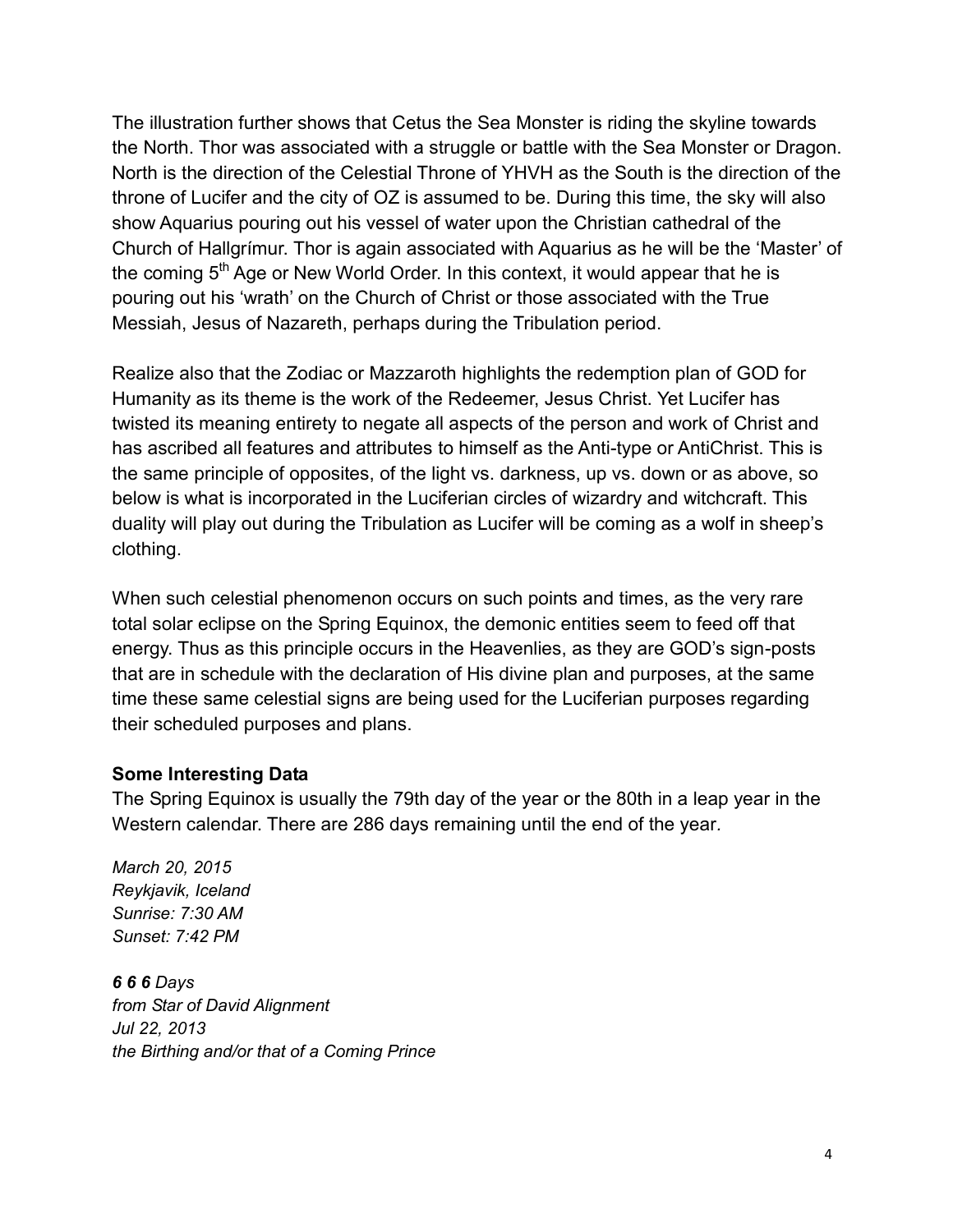*3 Years from the Pleiades Alignment Mar 20, 2011*

## **MAR 20 Equinoxes - Sun in Pisces**

As it was stated, during the month of March of a given year, the Sun is in the backdrop of the constellation Pisces. This in itself is not unusual or unique but what is unique is that for hundreds of years up to 2015, there has not been even a close conjunction of the Sun with the Moon until then. Based on NASA data, the Moon has not even been in proximity to the Sun in Pisces during the Spring Equinoxes since 1700, some 315 years from 2015.

The next conjunction of the Sun with the Moon in this constellation of Pisces during the Spring Equinox will occur in 2034, some 19 years later. The Equinox Eclipse of March 20, 2015 will be the last eclipse visible in Europe for 11 years (August 12, 2026). Interesting, if you subtract the 19-48 pattern of years from such eclipse patterns, 48 years from the March 20, 2015 total solar eclipse is 1967.

As the Equinox Eclipse occurs in-between the Blood Moons of the Tetrad, this study strongly suggests that the Tetrad is possibly prophetically associated with Israel. More importantly it is a possible signal of the coming  $3<sup>rd</sup>$  Temple that is to be built and where the coming 'Wizard', the 'Thor' AntiChrist prince will have dealing with it. The Bible declares that at a certain point, this AntiChrist will cause the Daily Sacrifices to cease and will cause an 'abomination' to 'desolate' the Sanctuary.

# **Frequency of conjunction of SUN with MOON**

To show the rareness of this particular eclipse happening at this time, no total solar eclipse has ever occurred in this precise area for at least 100s of years in the past, much less precisely on the Spring Equinox. The last time the Moon was even close to the Sun in this same area was in the year 1700 and not until 2034

YEAR

*1700 2014 2015 Total Eclipse with MOON 2016 2017 2018 2019 2020 2034*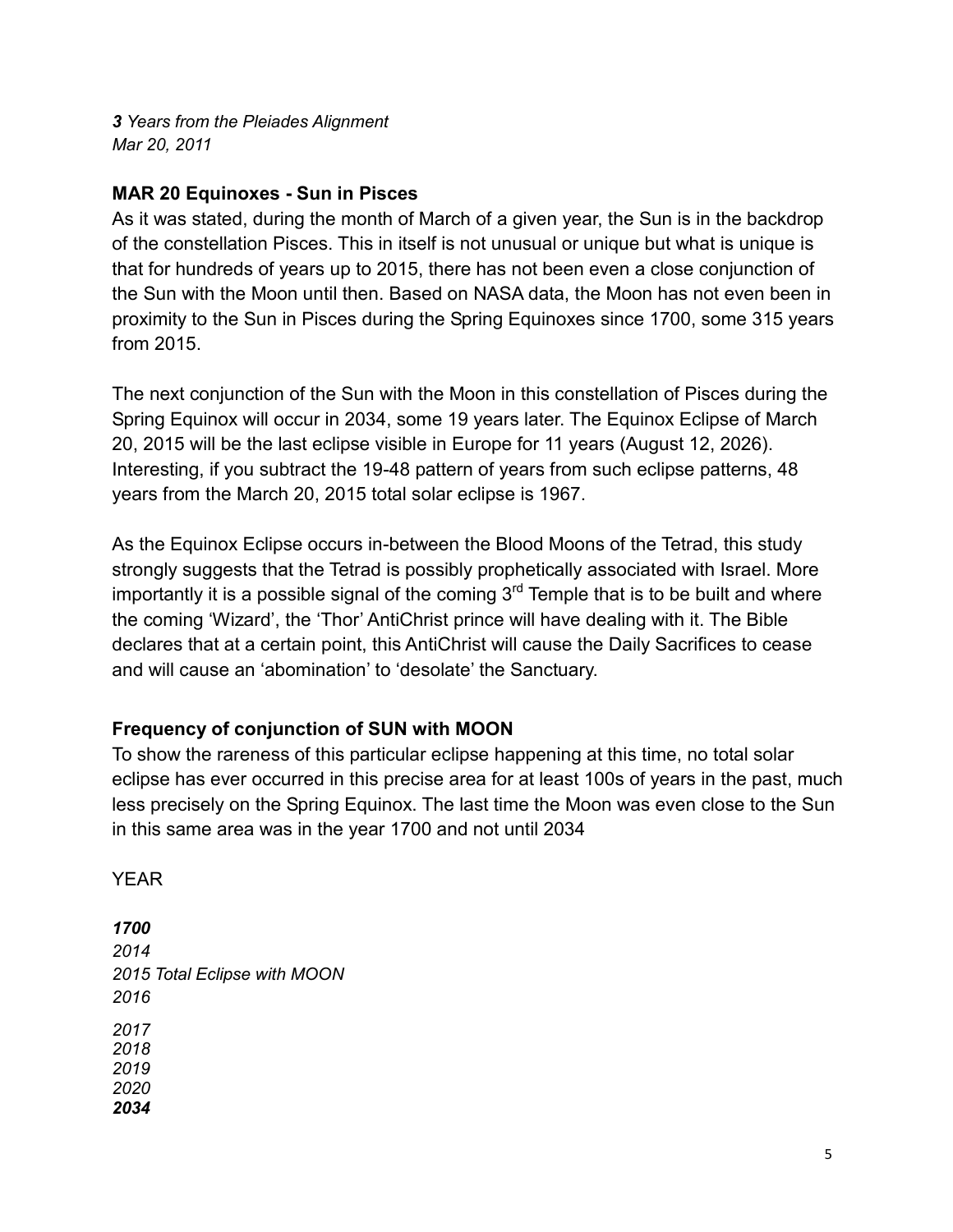*1700 to 2015 = 315 Years year 2034 from year 2015 19 Years year 2015 – 48 Years = 1967*

*48 Years*

# **An Equinox**

An equinox is due to the wobble of the Earth and occurs twice a year, once in March and the other in September. Technically, one way to explain what happens during an equinox is that the Equator of the Earth is dead center with the Sun's Equator. The word comes from the Latin meaning equal nights giving reference to when the time for a day is the same as with the night. Although for conceptualization, that definition is widely accepted, technically the equinox is not exactly the same as the day when day and night are of equal length. This has to do with the size of the Sun and the Earth's atmosphere refracting sunlight, etc. As it was mentions, the actual time difference will be off by about 6 minutes.

Also, the times of the sunset and sunrise vary with an observer's location (longitude and latitude), so the dates when day and night are of exactly equal length likewise depend on the location of where the person is on Earth at the time. The 2 equinoxes are paired up in conjunction with the 2 Solstices. The Solstices are when the Sun peaks at its points, again due to the tilt of the Earth. This is what is often understood as the longest day of Sun light or the summer and the shortest length of sun light, which is winter. By some calculations, these solstices occur when the Earth's axis reaches a minimum of ~66.6° that corresponds to the 90° tilt of the Earth.

### **The Land of Thor**

The mythology of Thor echoes the legends of those of the Greeks, Aztecs, Egyptians, and Babylonians of 'Titan's or super-human beings of Genesis 6. Such where a mix of Fallen Angels and humans, a race of giants, in some cases red-headed as Thor is depicted as having and spoken about in folklore in the Americas. It is said that Thor rode on a chariot pulled by 2 horned Baphomet goats. The lore of Thor is well and alive even now, the very day of the week of Thursday in English is named after Thor. The total solar eclipse occurs on Friday but in the Americas, it will be 'Thursday'.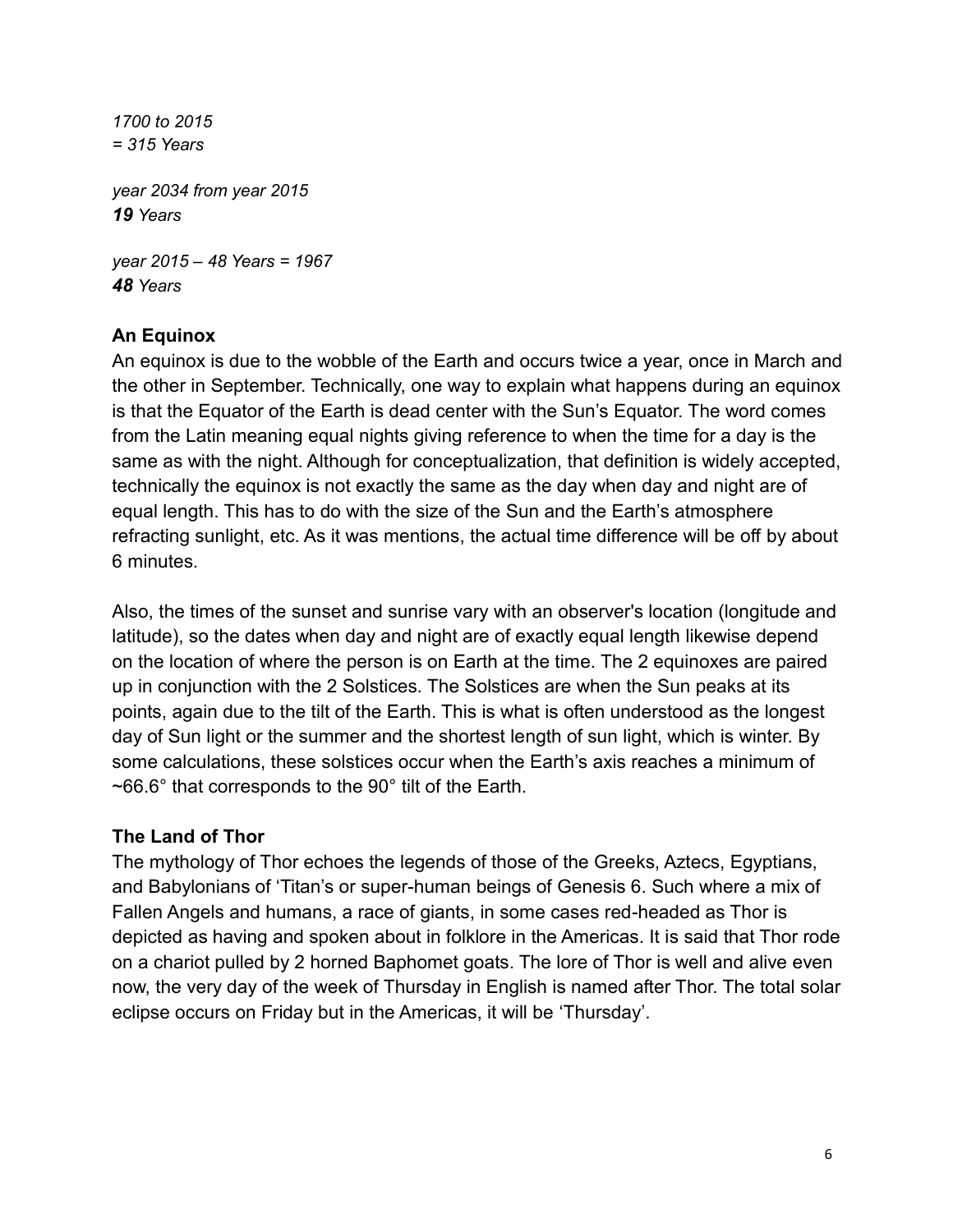In terms of the worship of Thor, there have been many temples and rock carving all over the Norse lands venerating this Titan. For example in the  $11<sup>th</sup>$  century, a very prominent statue of Thor stood as part of a throne in the temple at Uppsala, Sweden north of Stockholm. The name Thor means 'thunder' *Þórr* because he holds a Hammer that wields power and light. The lighted Hammer is a clear inference to a torch, as in a bearer or light, aka Lucifer that seeks to illumine humanity with his 'goodness' of light. Nonetheless Thor was/is a warrior prince and hunter as Nimrod was. Thor's antithesis is Loki, the personification of 'Satan' as opposed to 'Lucifer'.

It is no accident that in the recent Hollywood movie genre, superheroes like Thor are given Christ-like qualities and storylines of becoming the savior of the world while the efforts of Loki are deemed evil and bad who wants to usurp the throne of Thor. This is one of the very important themes of the Bible narrative. The AntiChrist will likewise play this very dual role in the End Times. According to the Bible, the AntiChrist will attempt to usurp the role and Throne of the true Messiah and appear as the 'Savior of Humanity' at its hour of greatest need. He will be the benevolent 'Wizard' that will magic his way through signs and lying wonders performed to enchant the masses.

The AntiChrist will work against those that are deemed 'barriers' to the New Age of 'Oz' as he will be helped by the False Prophet or 'Wizard' that will seek to lead all humanity to the worship of this false 'messiah'. Thus in a simplified rendition, Lucifer will work in conjunction with the False Prophet, the 'Wizard of Oz' to help the AntiChrist false messiah which will be as a 'Thor' during the  $1<sup>st</sup>$  3.5 years of the Tribulation and then will work as 'Loki' during the 2<sup>nd</sup> 3.5 years of the Tribulation. This is assuming the Tribulation is a 7-year span of time, it is not agreed upon.

This duality in the same person mocks the duality of Christ as being fully GOD and fully Man in 1 person. This coming AntiChrist is the double headed Janus, the 'god of beginnings and transitions' which makes him also the 'gatekeeper' of doors and portals in the occult. The Romans even named the start of their calendar after him because of this. He is usually depicted as having two faces, as with the double-headed eagle of Freemasonry with the 'key' to the celestial portal(s). During this Equinox Eclipse, Mercury will be this celestial 'key' as it operates as the fulcrum of the hexagram planetary configuration portal.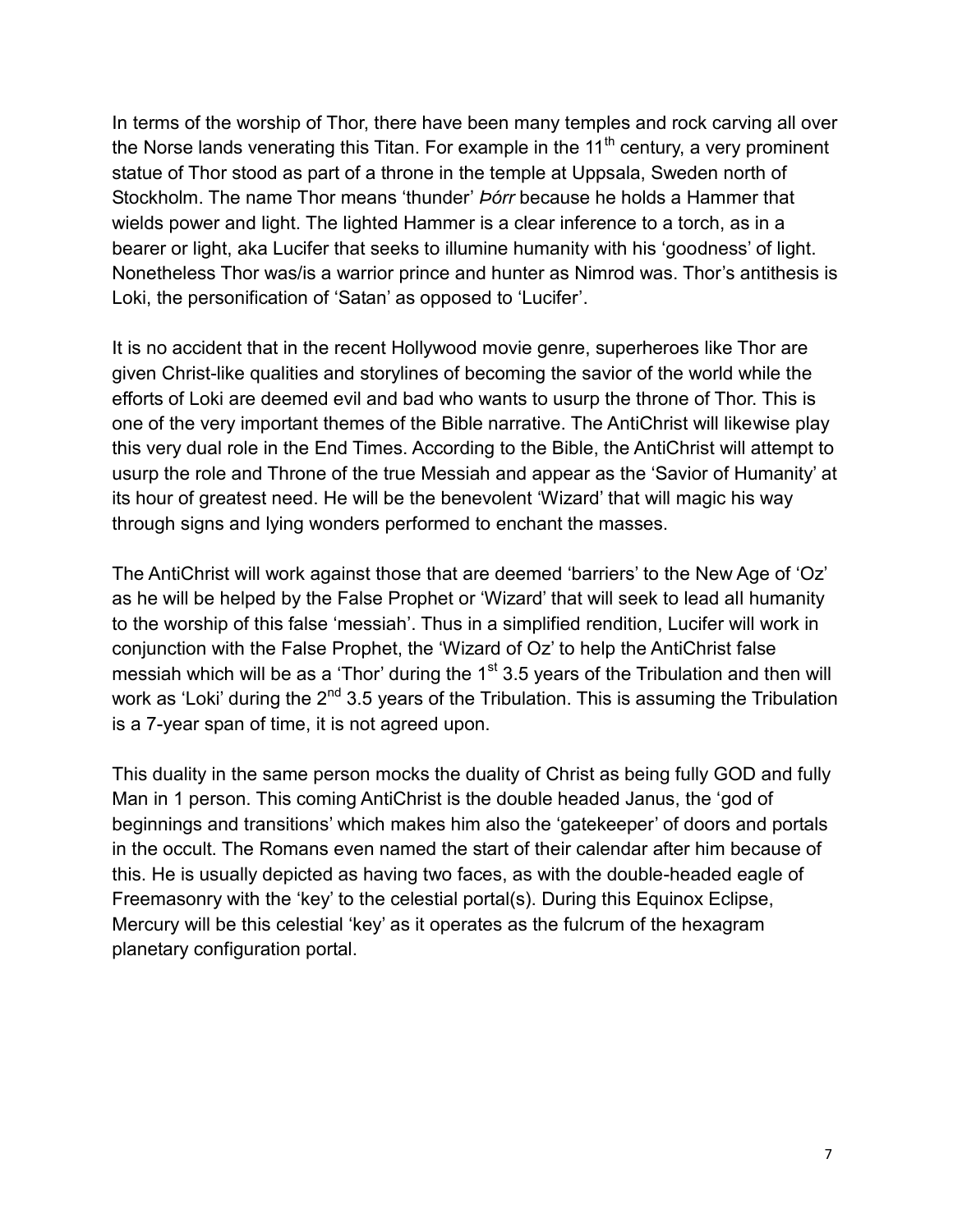#### **The Number 77 & Eclipse Latitude**

As it was stated, the unique attribute about this Equinox Eclipse, aside from its rarity is that it occurs at the 77° north latitude directly to the east of Iceland. It will max-out local time (9:47:37am) and last for almost 3 minutes (2m 47s). Taking an esoteric bent at interpreting its possible significance to Oz and its 'Wizard', as far as for the purposes of the Luciferian occultists go, the number 77 does have a dark connotation. The number is associated with Lucifer/Satan and 'Oz'.

Thor had 2 goats that pulled the chariot as he races across the 'emerald' colored skies of the Aurora Lights or the Norse skies. In Hebrew it is the rendering of the name of OZ as with *Ayin Zayin* עז combination that infers the He-Goat, the Baphomet, as Zayin in modern Hebrew connotes sexual intercourse and denotes the male phallus. The number 77 is associated with the 'devil' and Capricorn or the goat of sexual power that are used in Black Sabbath or Mass ceremonies and sexual Satanic ritualistic that involve the torture of children and/or other victims. For example the 9th 'commandment' of the Church of Satan is 'Do not harm little children'. But because the philosophy and doctrine of opposites is what Satanists are instructed to abide by, it is actually the mandated reversal of the commandment that is to be carried out.

According to those that have researched the meaning and/or connotation of the number 77, they have found that it is associated with ley-lines, important buildings and Synagogues of Satan. In the occult for example, it is believed that Hell has 77 names for their venerated deities or Fallen Angels. In the Luciferian New Atlantis capital of Washington DC, buildings like the Pentagon, dedicated to the God of War, Mars lies on the 77th meridian and is 77 feet tall. Conspiratorially, it was said that flight AA77 was the 'airplane' that crashed into the Pentagon.

What makes the Equinox Eclipse pertinent to the year 2015 is that 2015 is when the Shmita year occurs, in the Fall. This Biblical cycle became the countdown of 7s that will usher in the coming New World Order. It began on 9-11 with the attacks of 2001. As a direct result, the Stock Market subsequently dipped, and then 7 years to the market plunged 777 points in 2008. The next and final piece to the forecasted demise of the world markets is to occur in 2015, 7 years later from the 2008 market crash in the Fall. Perhaps this Equinox Eclipse is the signaling of this final stage to set the stage for the coming 'Wizard' of Oz into the world seen at that time in preparation to offer the final solution to the world monetary woes, his 'Mark'.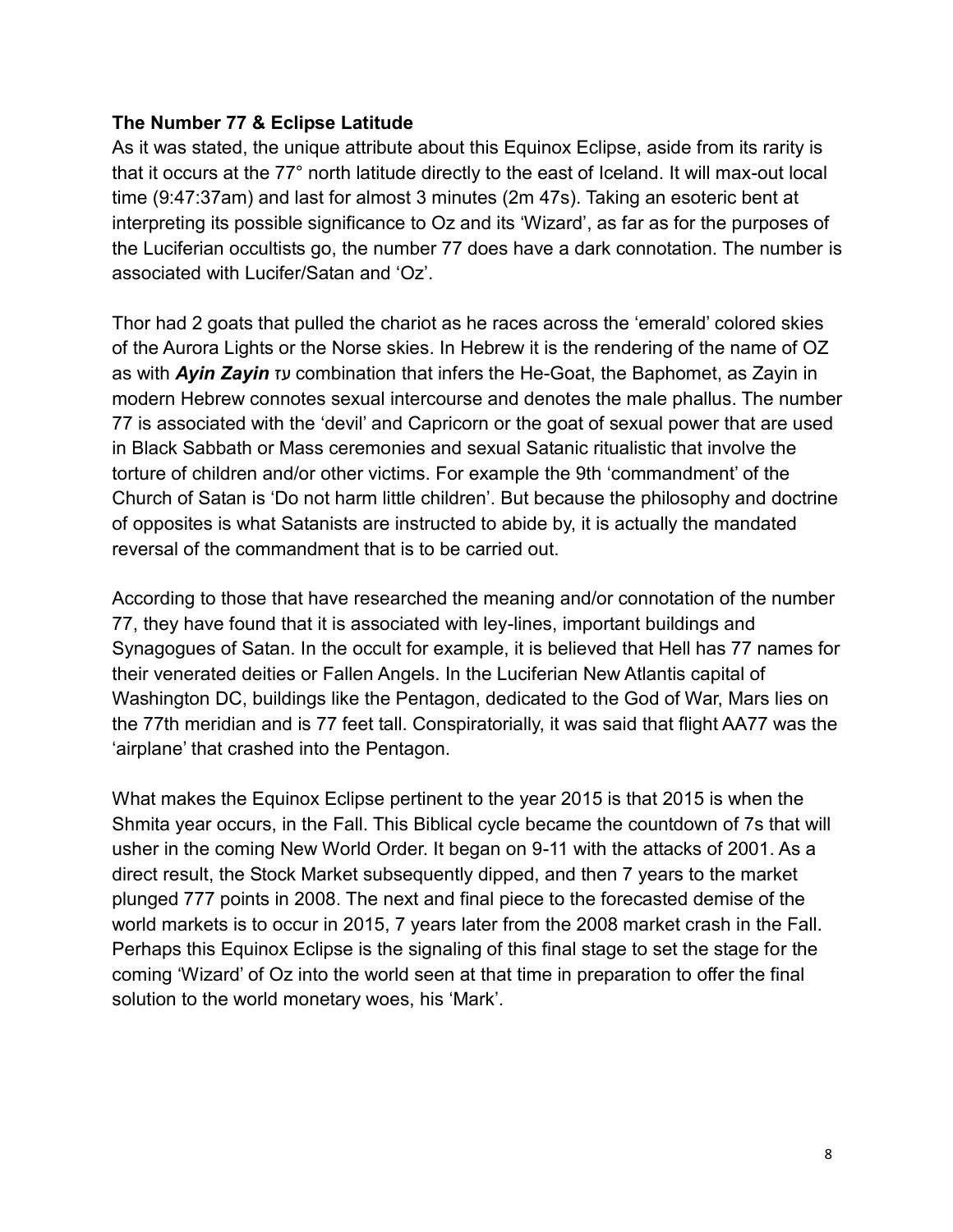It was also observed that 2001 was 11 years from when George H.W. Bush first gave his 'New World Order' speech to Congress on September 11, 1990. Interestingly, at the time that the 9-11 attacks occurred in 2001, he was 77 years old. So you can see that the total solar eclipse occurring on the Spring Equinox at this latitude of 77 on this day and time is very unique and possibly tied in to the occult for the purposes of exploiting its inferences to the coming Luciferian 'prince' Thor and Wizard that will bring order to the world rift in economic and political chaos.

### **Church of Hallgrímur**

Hallgrímskirkja belongs to the Icelandic Lutheran Church. The building is the 6 largest building in Iceland but largest in terms of congregation size. It is centered in the capital, Reykjavik. The style is very unique rendition of the Expressionist Architecture and took 38 years to build. It was based also on the natural configurations of the many lava flows found in the island from which it is famously called the *Land of Fire and Ice*. One interesting inference is that this style of architecture could be reminiscent of the 'emerald' city as in the Wizard of Oz in that the color is white naturally in the masonry as it is very simple and plain.

In the northern hemispheres where Iceland is at, during the times when the Aurora Lights are overhead, the reflection off the sea appears as if the sea is an emerald glass. The white stones of the Hallgrímskirkja also can reflect a greenish color that from one perspective based on its unique architecture, would appear that the cathedral was the 'city of Oz', of the 'Wizard', Great and Powerful, the throne of Thor.

Interestingly, in the OZ letter combination, the *Ayin* comes from the Proto-Semitic word for 'eye' and was depicted as an eye drawing, much like that of the 'all-seeing eye' of Horus or in this context, the Wizard of Oz for all practical purposes is a masked Eye of Lucifer. The word also has connotations to Spring as in the Spring Equinox. In some cases during festivals, there have been spectacular light shows that have projected onto the entire structure green laser reflections of the 'All-Seeing Eye' as the steeple's capital is a pyramid. The following is the schedule of the construction of the Church of Hallgrímur.

*1937 Design commissioned 1945 Construction work began 1948 Crypt was consecrated 1974 Steeple and wings were completed 1986 Construction ended 1986 Nave was consecrated*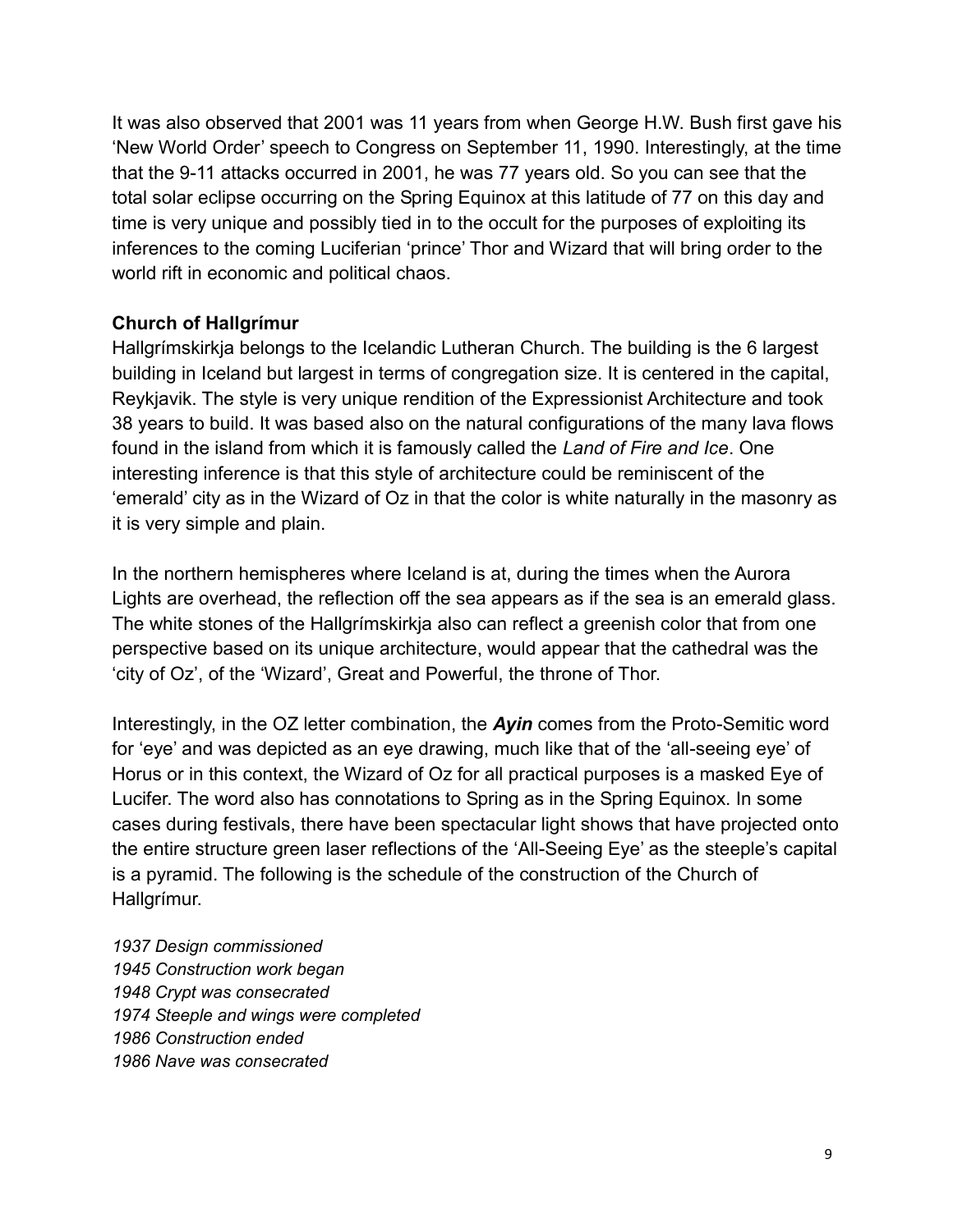### **The Wizard of Oz**

 $\mathcal{L}_\text{max}$  , we have the set of the set of the set of the set of the set of the set of the set of the set of the set of the set of the set of the set of the set of the set of the set of the set of the set of the set of

This study is not insinuating that Reykjavik is the 'Emerald City' or that the AntiChrist is coming from this region. It is purely speculative but based on the eclipse latitude, number associations, architecture and Norse mythology, it does have, to a degree some overtones to the occult. Nonetheless the Equinox Eclipse on March 20, 2015 could have a prophetic inference to the coming AntiChrist as foretold in the Bible based on the place and time of the eclipse. It will occur in the northern hemisphere but towards the East on the horizon. This is important as the points on a compass are also spiritual dimensions in the occult. In the story of the Wizard of Oz, the quest was to master all the 4 corners of Oz that were ruled by witches and wizards. The author of the book, L. Frank Baum was steeped into the Luciferian philosophy and world view.

Their philosophy is the same lie that was given by the Lucifer in the Garden of Eden. It was the deception that the benevolent Wizard of OZ, 'Eden' was not truthful and withholding sacred knowledge of immortality. The coming prince false Messiah will promise this once lost paradise, this 'Land of Oz' that will be his answer to humanity, the New World Order age to come and ruled by Aquarius, the 'Wizard', the AntiChrist. That time has now come, the Grand Wizard, Lucifer has been deceiving Humanity into believing that with his aid alone in joint opposition to the cruel overlord of YHVH, a hybrid humanity can achieve this stolen immortality and likewise obtain godhood, peace, love and harmony. Of course Lucifer will demand all worship in exchange for the very eternal souls of such. This will be the payment that will enslave and condemn all as he is, doomed to eternal punishment for insubordination against a just and holy Creator.

It is the Creator GOD YHVH, Jesus Christ, the SON of GOD that is the *All-Powerful, The Magnificent, The Wonderful* as one of His Names is according to Isaiah 9. He sent His Prince, the SON Jesus Christ to pay for the lie of Lucifer that was believed by the 1<sup>st</sup> Adam. This 2<sup>nd</sup> Adam, Jesus Christ became our sinless representative. But more so, Jesus became our will substitutionary atonement or covering. Jesus not only paid for the debt owed to GOD that was eternally impossible for mere humans to do for one's self, let alone for all humanity, but Jesus restore all that was lost, the true Land of Oz, the Eden of GOD, the coming Kingdom. This forgiveness, this restoration, this inheritance to come is a free gift and can be accessed and partaken through repentance and grace in the finished work of Jesus Christ, the true Prophet of GOD and Prince of Peace.